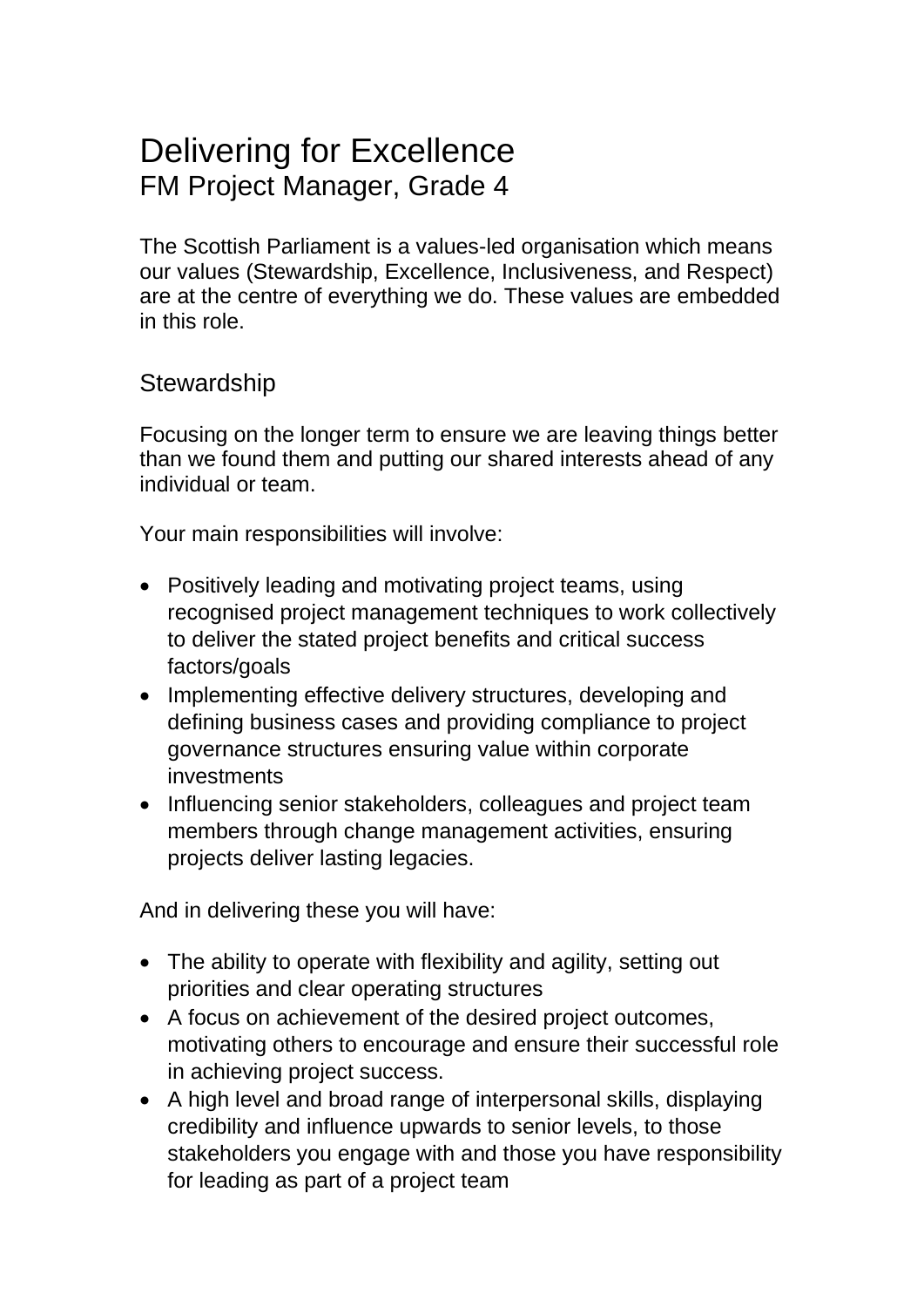## **Excellence**

Taking care to enhance our reputation in everything we do. Using our skills and resources efficiently and effectively to deliver highquality sustainable results.

Your main responsibilities will involve:

- Setting out and managing the governance arrangements for projects including the measurement of effectiveness and efficiency of delivery
- Establishing effective quality assurance and performance measurements and management techniques to ensure overall integrity and continuing standards of project delivery
- Drafting, monitoring and reviewing project business cases. Continually assessing the predicted and realised benefits to ensure these keep in line with the business case, taking responsibility for budgeting, estimating, planning and objective delivery for all projects
- Monitoring project progress, resolving issues and initiating appropriate corrective action, when required. Reporting regularly to the programme manager, and any other governance boards, against agreed milestones.

- An understanding, coupled with practical experience within an FM environment, of techniques required for planning, monitoring and controlling projects and a recognised Project Management qualification
- Experience of identifying project critical success factors and key benefits ensuring that these are at the centre of project delivery and reporting
- A proven track record in developing business cases, together with experience of managing budgets effectively, tracking project expenditure and committed spend through formal budgeting processes
- The ability to proactively identify opportunities and risks to maximise or minimise their impact, ensuring appropriate response measures are planned and implemented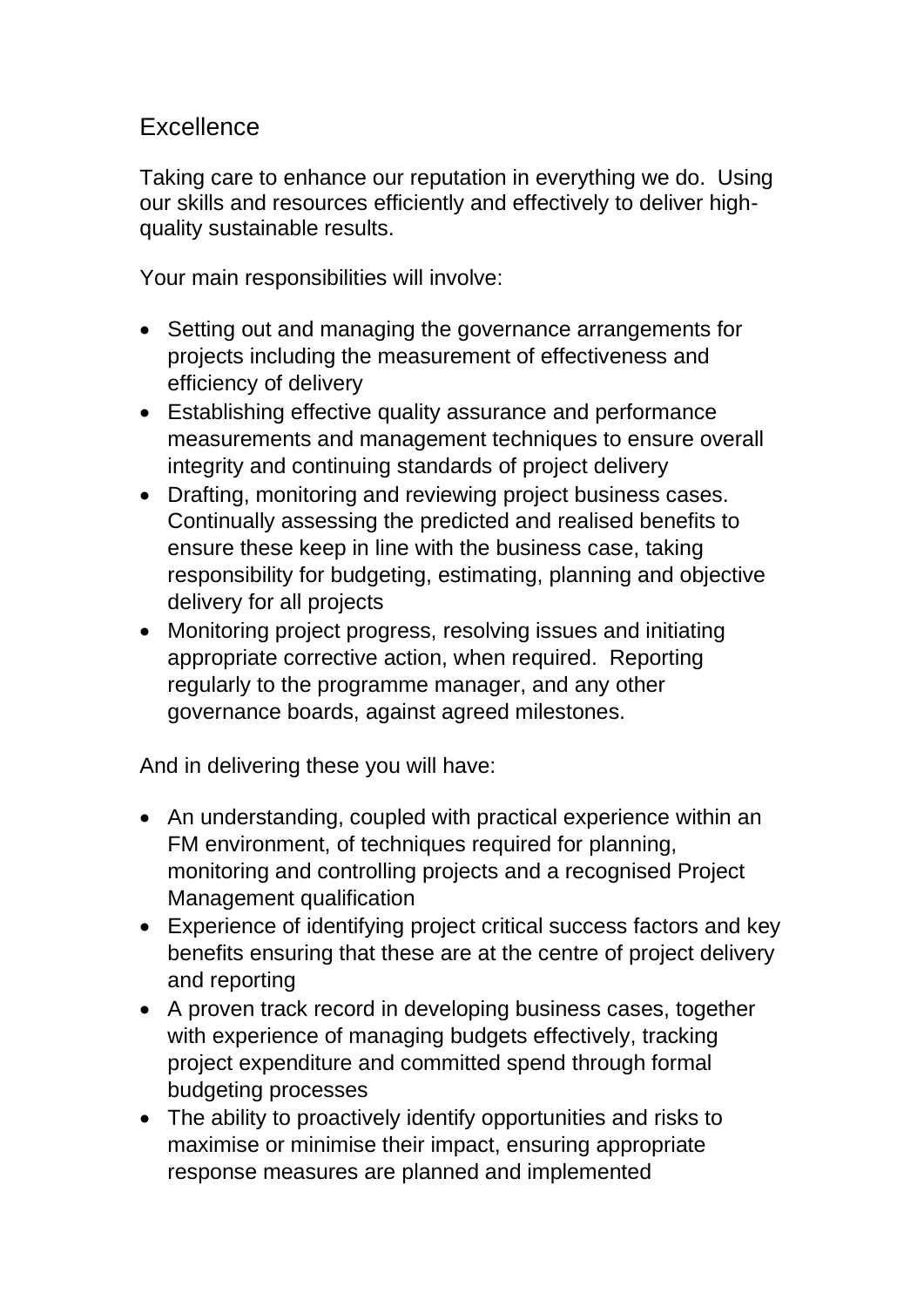## Respect

Appreciating difference, building cohesive teams and fostering the values and experiences of diversity.

Your main responsibilities will involve:

- Identifying, managing and developing teams for the delivery of specific projects and programmes
- Building and sustaining a strong customer focus within project teams and developing excellent working relationships across the organisation
- Establishing effective relationships and working closely with colleagues across the parliamentary service
- Recognising the strengths, skills, experience and knowledge of our supply partners and the positive contribution that they can make to the organisation

- Excellent communication skills and the ability to convey project management information to a wide and diverse audience
- The ability to give clear direction whilst taking an inclusive approach and maximising the effectiveness of your direct supports
- Excellent influencing skills to persuade senior stakeholders to deliver wide reaching and strategic change successfully
- Experience of procurement and managing supply chains including evidence of a progressive and collaborative approach achieving positive outcomes